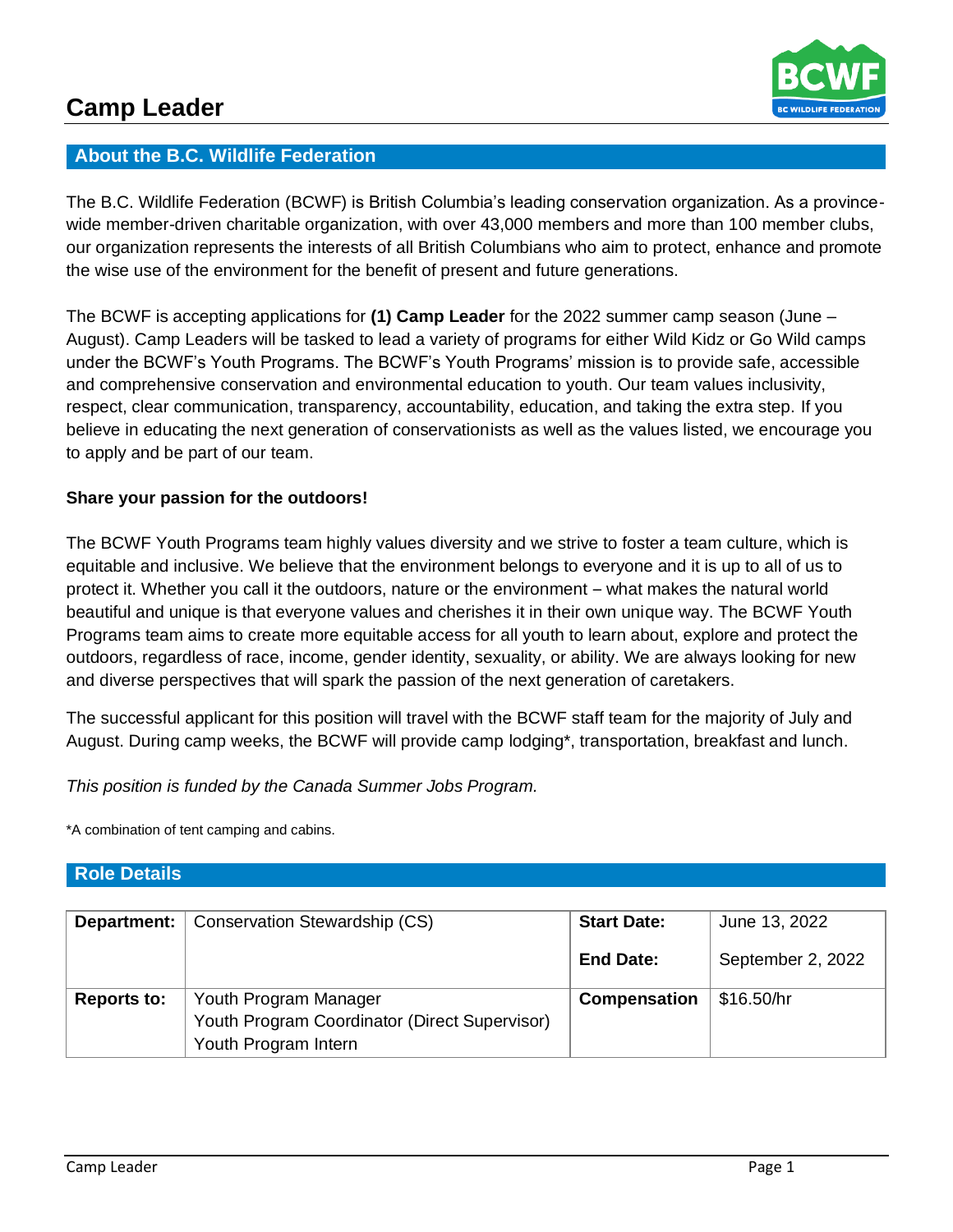

# **Position Purpose**

Camp Leaders implement educational programming for the B.C. Wildlife Federation's (BCWF) Youth Programs. Programs include but are not limited to Wild Kidz, Go Wild, and the National Archery in the Schools Program (NASP). Camp Leaders are the direct educators for Wild Kidz and Go Wild summer programs.

## **Core Responsibilities**

## **Program Delivery**

- *Wild Kidz and Go Wild*
	- o Facilitate Wild Kidz and Go Wild in-person day camps (July and August)
	- o Purchase camp supplies
	- o Learn and lead educational programs
	- o Complete necessary camp administrative work
	- o Correspond with parents
- *National Archery in the Schools Program*
	- o Receive Basic Archery Instructor (BAI) certification
	- o Assist with NASP related events activities.
- *Events and School Programming*
	- $\circ$  Deliver educational programs in schools and events either in-person or virtually

### **Marketing and Communication**

- Email partners and interested parties progress reports regarding programs (i.e. Wild Kidz and Go Wild)
- Assist in developing information packages for parents, grantors, sponsors, and other partners
- Meet with parents and other partners
- Prepare material social media posts (e.g. Facebook, Instagram, Twitter, etc.), advertisements, posters, blogs, and newsletters to highlight program and project successes
- Prepare material for email campaigns regarding programs and events

### **Administration**

- Track program expenses
- Clean and maintain program equipment
- Develop evaluation surveys for Wild Kidz and Go Wild
- Analyze measured outcomes from surveys and record results
- Track youth program yearly engagement through camps, events, school programs, and workshops
- Other duties related to the Youth Program or other BCWF programs as required, which includes but is not limited to procurement of materials, design of outreach materials or learning modules, data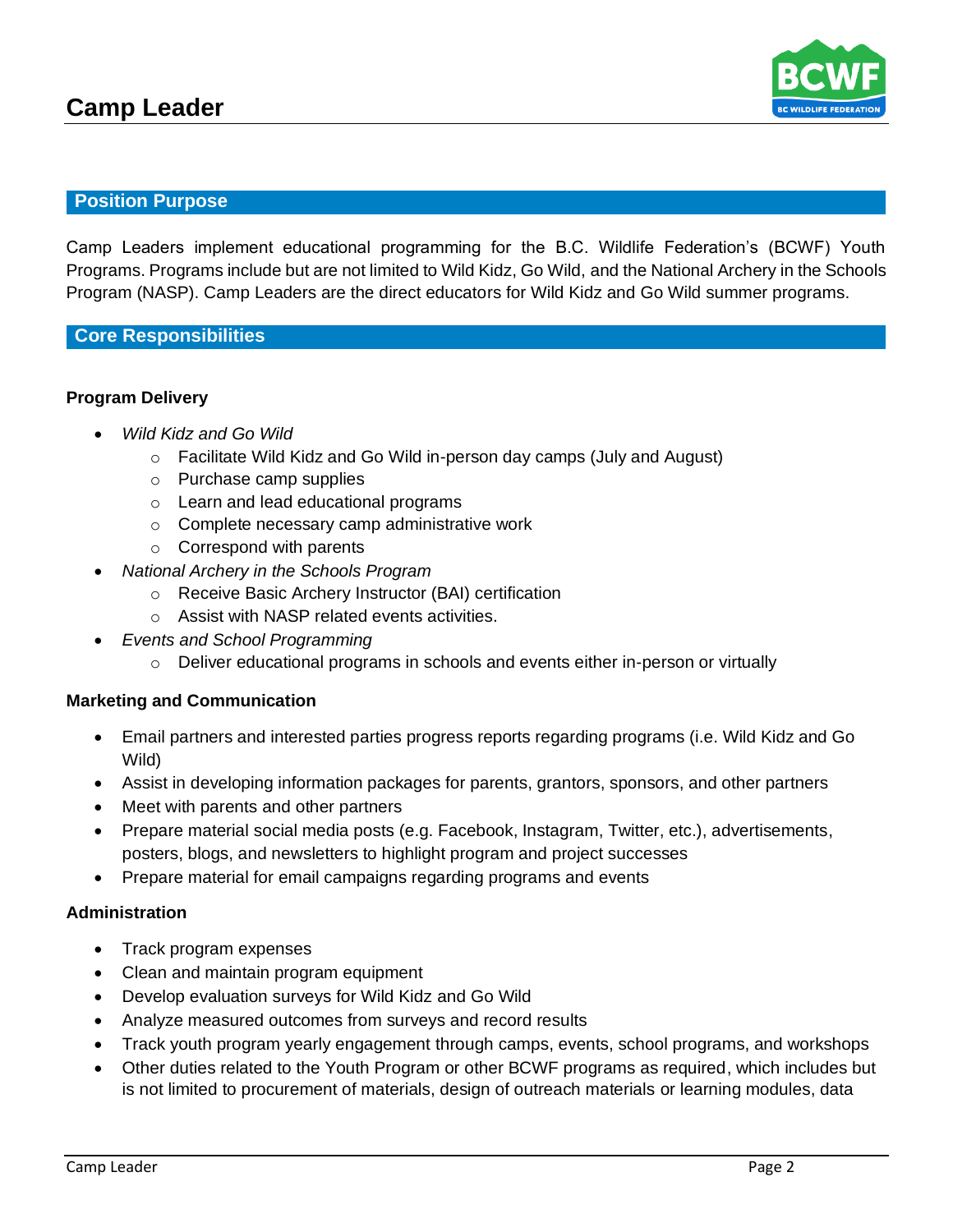# **Camp Leader**



collection, management, analysis, and/or fieldwork (e.g., invasive species maintenance, planting, collecting biological monitoring data)

# **Conservation Projects**

- Facilitate beginner conservation projects for Wild Kidz and Go Wild camps
- Facilitate advanced conservation project(s) for Go Wild
- Track measurable impacts of finished conservation projects
- Develop supplemental educational programs linked to conservation projects

# **Requirements, Competencies and Skills**

## **Requirements**

- Must be 15-30 years of age (*Due to funding requirements*)
- Must be a Canadian citizen, permanent resident or person whom refugee protection has been conferred under the *Immigration and Refugee Protection Act*; have a valid Social Insurance Number at the start of employment, and be eligible to work in B.C.

## **Knowledge, Skills and Abilities**

Suitable Candidates…

- Must have a strong personal alignment with BCWF's mission, goals and values (applicants are strongly encouraged to review our website for further details on these topics)
- Must have excellent written and verbal communication skills, including a professional demeanor and a positive attitude
- Must be extremely well organized, flexible and detail-oriented, with the ability to manage multiple priorities and meet tight deadlines
- Must be a self-starter, capable of working well independently as well as within a dynamic, multifaceted team environment
- Must be able to keep strict confidentiality and sign an oath of confidentiality
- Must be capable of lifting objects of up to 40 pounds
- Must be willing to work evenings, weekends and extended hours, where necessary, to accommodate activities and events of the Federation
- Must be comfortable working outdoors in natural spaces, occasionally in adverse weather conditions for program delivery (e.g. camping, hiking, etc.)
- Must complete a Criminal Record check for working with youth and vulnerable adults

### **Education**

- High school graduate and/or enrollment in or completion of post-secondary program in Arts, Sciences, Education, Business, Communications, Technology
- Relevant and equivalent work experience will be considered in lieu of post-secondary enrollment

# **Work Experience**

• 1+ years experience working with children and youth is considered an asset